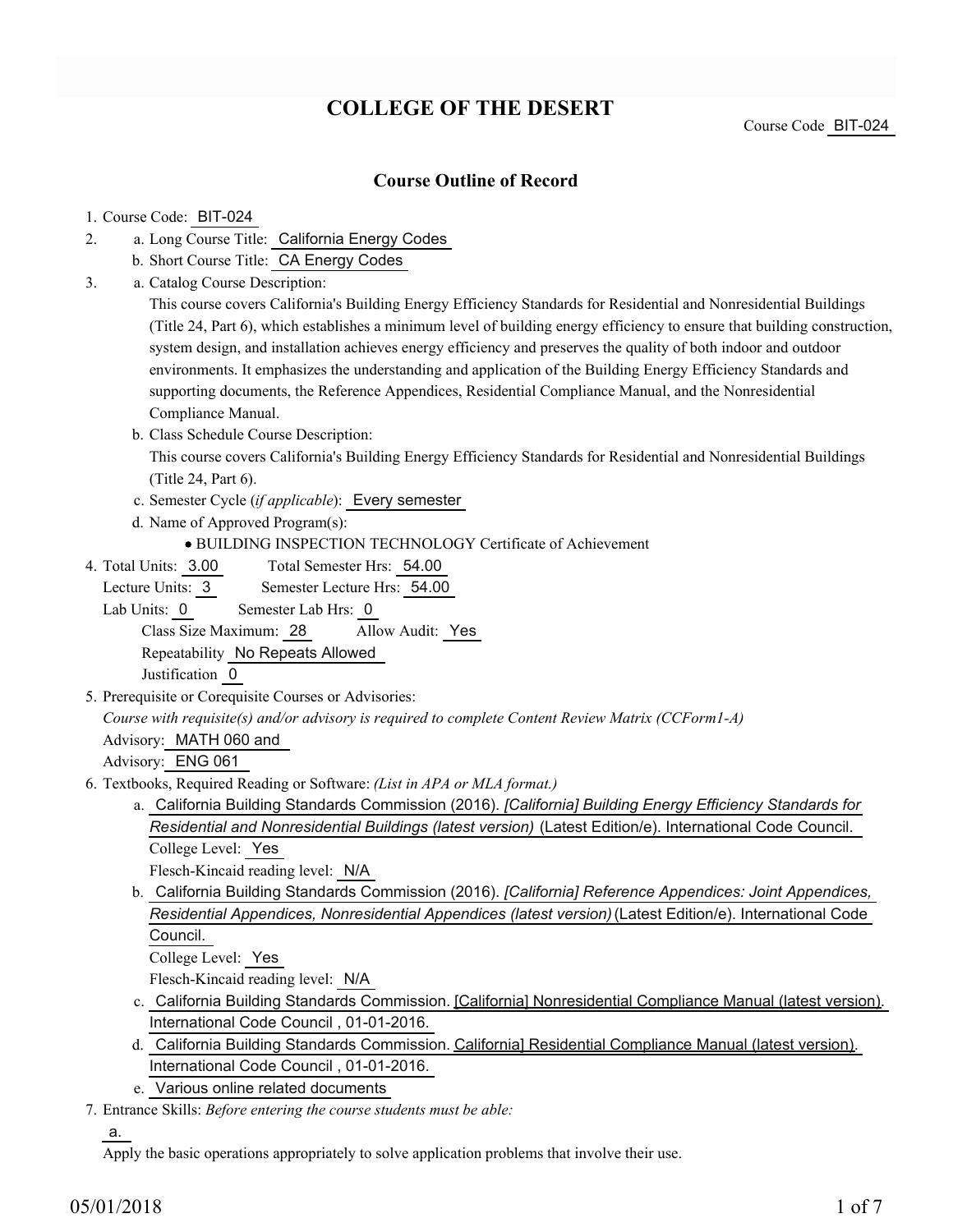- MATH 060 Compute using the four basic operations of addition, subtraction, multiplication, and division on the rational numbers in both fraction and decimal form.
- MATH 060 Apply methods of conversion between percents, decimals, and fractions.
- MATH 060 Recognize and convert between units of measurements in the American and metric systems.
- MATH 060 Use unit measure appropriately in applications.

#### b.

Read texts and respond in writing at the literate level.

ENG 061 - Demonstrate the ability to read and respond in writing beyond the literal interpretation of the text.

### c.

Demonstrate the ability to participate in class discussions and assigned projects.

ENG 061 - Demonstrate the ability to think critically and express ideas using various patterns of development.

#### 8. Course Content and Scope:

Lecture:

| 1. Introduction to the Building Energy Efficiency Standards                                |
|--------------------------------------------------------------------------------------------|
| 1. General history of the California Energy Efficiency Standards                           |
| 2. Why California needs Building Energy Efficiency Standards                               |
| 3. Global Warming and Environmental Impacts - AB32, AB758, AB1103                          |
| 4. Peak Demands and Electricity Reliability                                                |
| 5. California's Long Term Energy Efficiency Strategic Plan                                 |
| 6. All California New Residential Construction Zero Net Energy (ZNE) by 2020               |
| 7. All California New Nonresidential Construction ZNE by 2030                              |
| 8. Energy Efficiency for Existing Buildings                                                |
| 9. Energy Economics                                                                        |
| 10. Navigational Skills for Study and Research                                             |
| 11. Impacts Of California Energy Code On Construction Projects                             |
| 12. Career Paths for Energy Administration                                                 |
| 2. The Role Of Energy Codes                                                                |
| 1. Description of Codes In General                                                         |
| 2. Code Application to the Trades: Architect, Designer, Contractor, Building Dept., Plan   |
| Check, Energy Consultant, Engineer, HERS Rater, Support Staff, Attorney, Property Mgmt,    |
| <b>Building Owner</b>                                                                      |
| 3. Identifying Compliance Needs for Various Scenarios                                      |
| 4. Meeting Compliance                                                                      |
| 5. Document Preparation                                                                    |
| 6. Methods of Compliance - Mandatory, Performance vs. Prescriptive                         |
| 7. Forms Management                                                                        |
| 8. Project Submittal                                                                       |
| 9. Project Management to Meet T24 Compliance                                               |
| 10. Closing out a T24 Project                                                              |
| 11. Basics of Energy Auditing and the Standards                                            |
| 12. Intro to Renewables and the Standards                                                  |
| 3. Identifying Energy Code Requirements                                                    |
| 1. Residential vs. Non-Residential                                                         |
| 2. Building Types - Low-Rise Res, High-Rise Res, Non-Res, Hotels/Motels, Live-Work Spaces, |
| Unconditioned & Newly Conditioned Spaces, Refrigerated Warehouses, Process, Historic       |
| 3. Types of Construction                                                                   |
| 4. New Construction / Additions, Alterations and Repairs / Existing                        |
| 5. Time Dependent Valuation (TDV)                                                          |
| 6. Building Orientation                                                                    |
| 7. CA Climate Zones / Reference Weather- Reference Appendices JA-2                         |
| 8. Mandatory Requirements                                                                  |
| 9. Prescriptive Compliance                                                                 |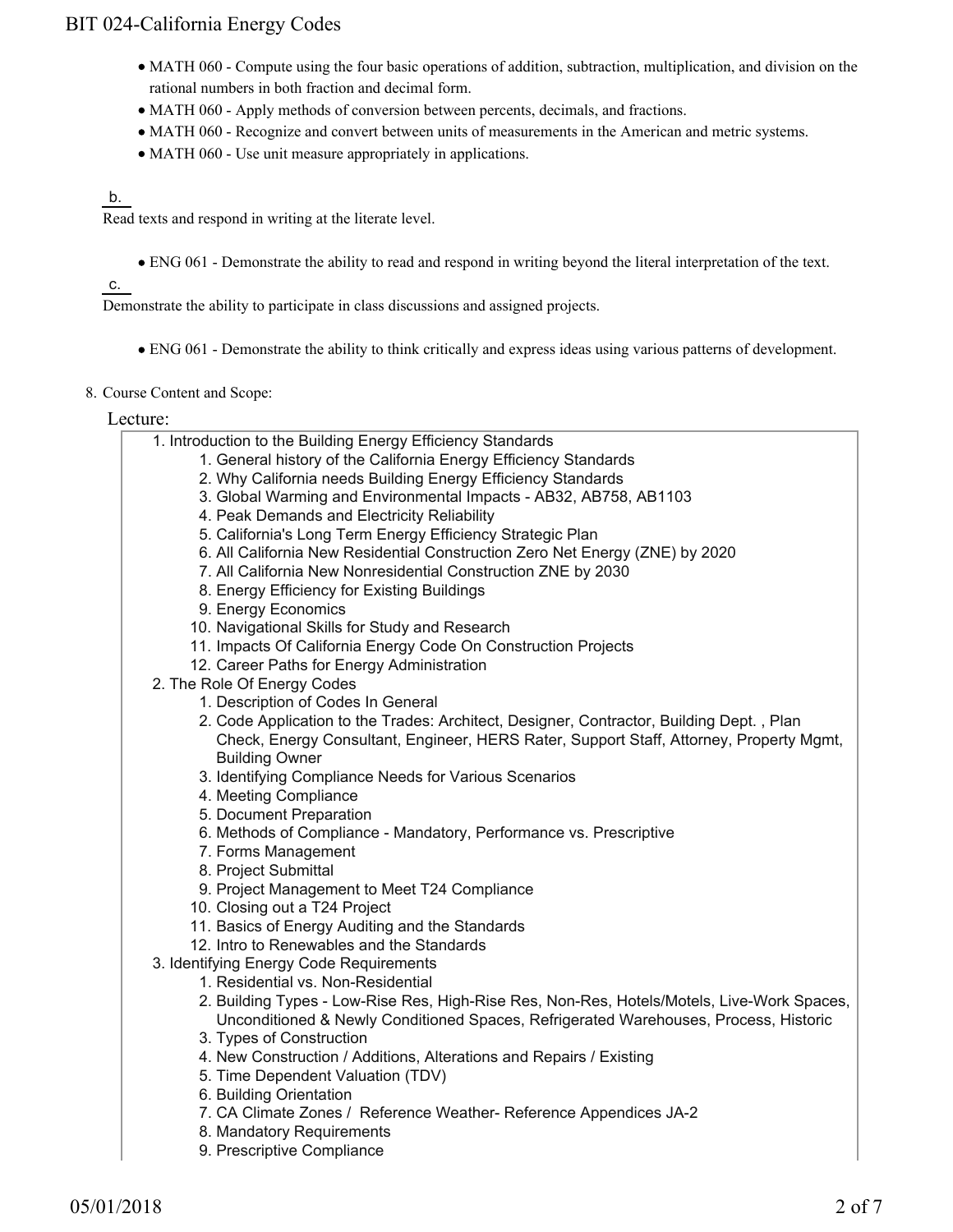- 10. Performance Compliance
- 11. Historical Buildings
- 12. Exempt Buildings
- 4. Compliance and Enforcement
	- 1. Phases Design, Permit Application, Plan Check, Bldg Permit, Construction, Enforcement Agency Field Inspection, Field Verification and/or Diagnostic Testing, Approval for Occupancy, Occupancy
	- 2. Compliance Documentation
	- 3. Roles and Responsibilities Designer, Documentation Author, Builder or General Contractor, Specialty Subcontractors, Enforcement Agency, HERS Provider, HERS Rater, Third Party Quality Control, Owner
	- 4. HERS Field Verification and Diagnostic Testing Measures HERS Measures Identified
	- 5. HERS Group Sampling Closed and Open Groups
	- 6. HERS Resampling
	- 7. HERS Installer Requirements
	- 8. Data Registry Requirements Reference Joint Appendices JA-7
	- 9. Building Commissioning OPR, BOD, Design Review, Cx
- 5. Building Envelope Requirements Fenestration (Windows, Skylights, Doors)
	- 1. Compliance Options Mandatory/Prescriptive/Performance
		- 2. Definitions and Terminology
		- 3. Fenestration Windows, Skylights and Doors
		- 4. Orientation
		- 5. NFRC Labeling U-factor / SHGC / VT
		- 6. Window Coatings
		- 7. Dynamic Glazing
		- 8. Daylighting / Sidelit Requirements and Controls
		- 9. Shading Devices Interior/Exterior
	- 10. Sidefins
- 6. Building Envelope Requirements- Opaque Surfaces (Walls, Roofs, Floors)
	- 1. Compliance Options Mandatory/Prescriptive/Performance
		- 2. R-Values and U- Factors
		- 3. Wall Assemblies Wood Framing, Metal Framing, SIPS, ICF, AWS, Double and Staggered Wall Assemblies
		- 4. Field Applied Liquid Coatings
		- 5. Insulation Types and Characteristics
		- 6. Quality Insulation Installation (QII)
		- 7. Attic Ventilation and Radiant Barriers
		- 8. Cool Roof Ratings- CRRC
		- 9. High Performance Attics (HPA)
		- 10. High Performance Walls (AWS)
		- 11. Reduced Building Air Leakage
	- 12. Floor Assemblies Slab on Grade, Raised Floor, Crawlspace, Thermal Mass
- 7. Building Mechanical HVAC Residential Requirements
	- 1. Common System Types
	- 2. Title 20 California Appliance Regulations
	- 3. Mandatory Measures
	- 4. Design Conditions
	- 5. Equipment Sizing
	- 6. Heating Equipment
	- 7. Cooling Equipment
	- 8. Installation Requirements Insulation, Clearances
	- 9. System Performance
	- 10. Air Distribution System Ducts, Plenums, and Fans
	- 11. Air Filtration Filter Media
	- 12. Zonally Controlled Systems
	- 13. Thermostats/Controls
	- 14. HERS Field Verification and Diagnostic Testing
	- 15. Alternative Systems Hydronic, Radiant Floor, Ground Source Heat Pump, Ice Storage, Non-Ducted
- 8. Building Mechanical HVAC Non-Residential Requirements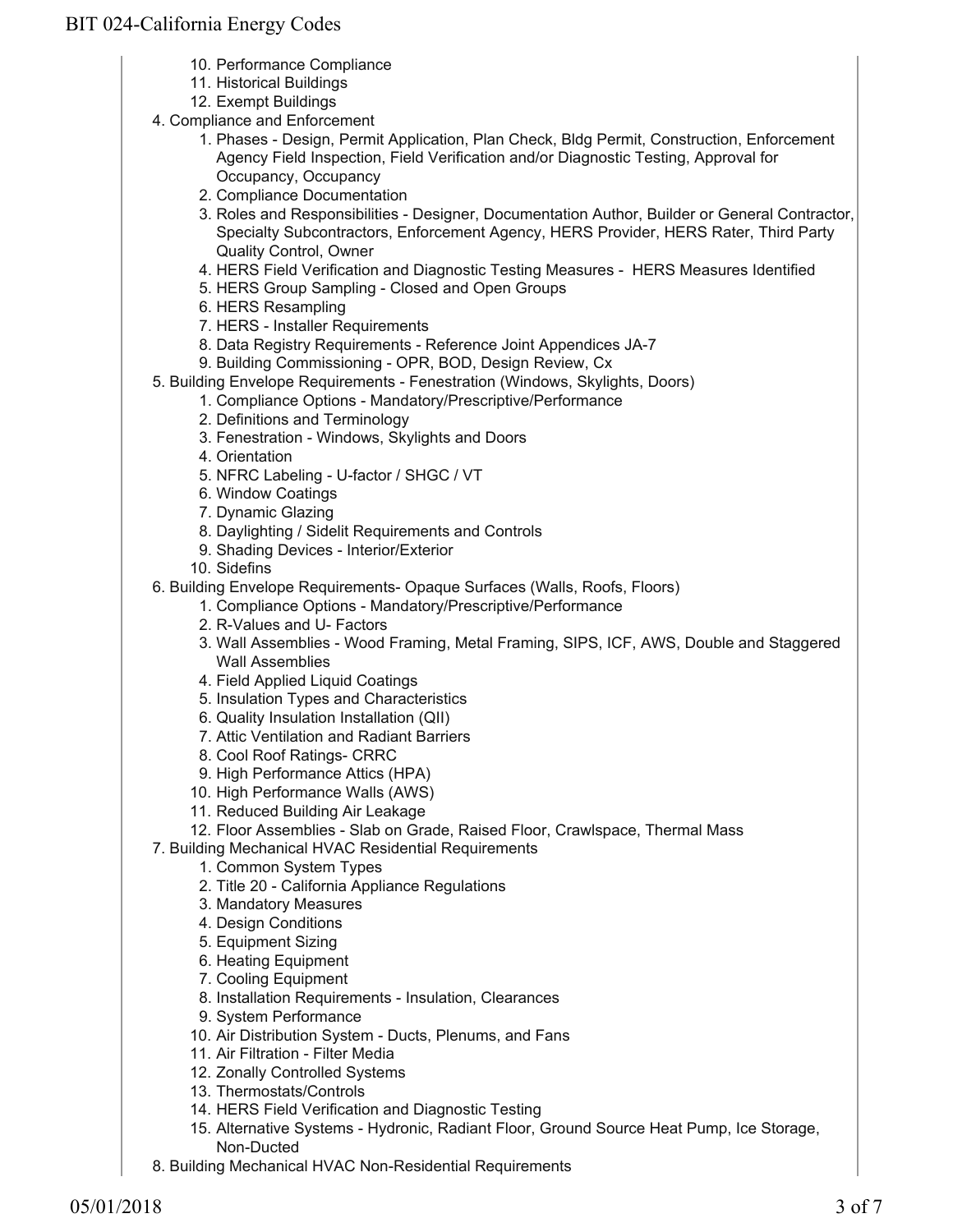- 1. Common System Types
- 2. Title 20 California Appliance Regulations
- 3. Mandatory Measures
- 4. Design Conditions
- 5. Equipment Sizing
- 6. Heating Equipment
- 7. Cooling Equipment
- 8. Pipe and Duct Distribution Systems
- 9. Ventilation Requirements
- 10. Economizers, FDD, DCV, VFD
- 11. HVAC System Control Requirements
- 12. Thermostats
- 13. HERS Field Verification and Diagnostic Testing Non-Res
- 14. Mechanical Plan Check Documents
- 15. Mechanical Acceptance Testing and Compliance Documentation
- 9. Residential Indoor Air Quality (IAQ)
	- 1. ASHRAE 62.2
	- 2. Residential IAQ Methods of Compliance
	- 3. Calculating IAQ Requirements
	- 4. ERV and HRV Systems
	- 5. Mechanical Exhaust Ventilation (IAQ) Local/ Intermittent / Continuous / Controls
	- 6. Whole House Ventilation Climate Zones, Calculations, Methods
- 10. Water Heating Requirements
	- 1. Overview
	- 2. Mandatory Requirements for Water Heaters
	- 3. Water Heating Equipment
	- 4. Instantaneous Gas Water Heaters
	- 5. Combined Hydronic System
	- 6. Distribution Systems Parallel Piping, Demand Recirculation/ Auto and Manual On, Compact Design, Point of Use, Pipe Insulation
	- 7. Multi-family, Motel/Hotels and High-Rise Residential
	- 8. Field Verification of Water Heating Systems
	- 9. Solar Water Heating
	- 10. Swimming Pool and Spa Heating
	- 11. Shower Heads and Faucets CALGreen Code

11. Residential HERS Verification, Testing, and Documentation Procedures-Residential Appendices

- RA1 RA2 RA3 RA4
	- 1. CA Home Energy Rating Systems
	- 2. Summary of Measures
	- 3. Field Verification, Diagnostic Testing, and Certificate of Installation
	- 4. HERS Procedures Duct Measures
	- 5. HERS Procedures Air Conditioning Measures
	- 6. HERS Procedures Mechanical Ventilation Measures: IAQ
	- 7. HERS Procedures Building Envelope Measures: QII, Building Air Leakage, Blower Door
	- 8. HERS Procedures Single Family Domestic Hot Water Measures
	- 9. HERS Procedures Multi-Family Domestic Hot Water Measures
	- 10. HERS Documentation Registration
- 12. Lighting and Controls
	- 1. Mandatory Requirements for Lighting Control Devices and Systems, Ballasts, and Luminaires
	- 2. Lighting Controls
	- 3. Nonresidential Lighting and Controls
	- 4. Nonresidential Outdoor Lighting Controls and Equipment
	- 5. Sign Lighting Controls and Internally/Externally Illuminated Signs
	- 6. Lighting Control Acceptance and Installation Requirements
	- 7. Electrical Power Distribution Systems
	- 8. Energy Management Control Systems (EMCS)
	- 9. Lighting Power Density (LPD)- Complete Bldg, Area, and Tailored methods
	- 10. Power Adjustment Factor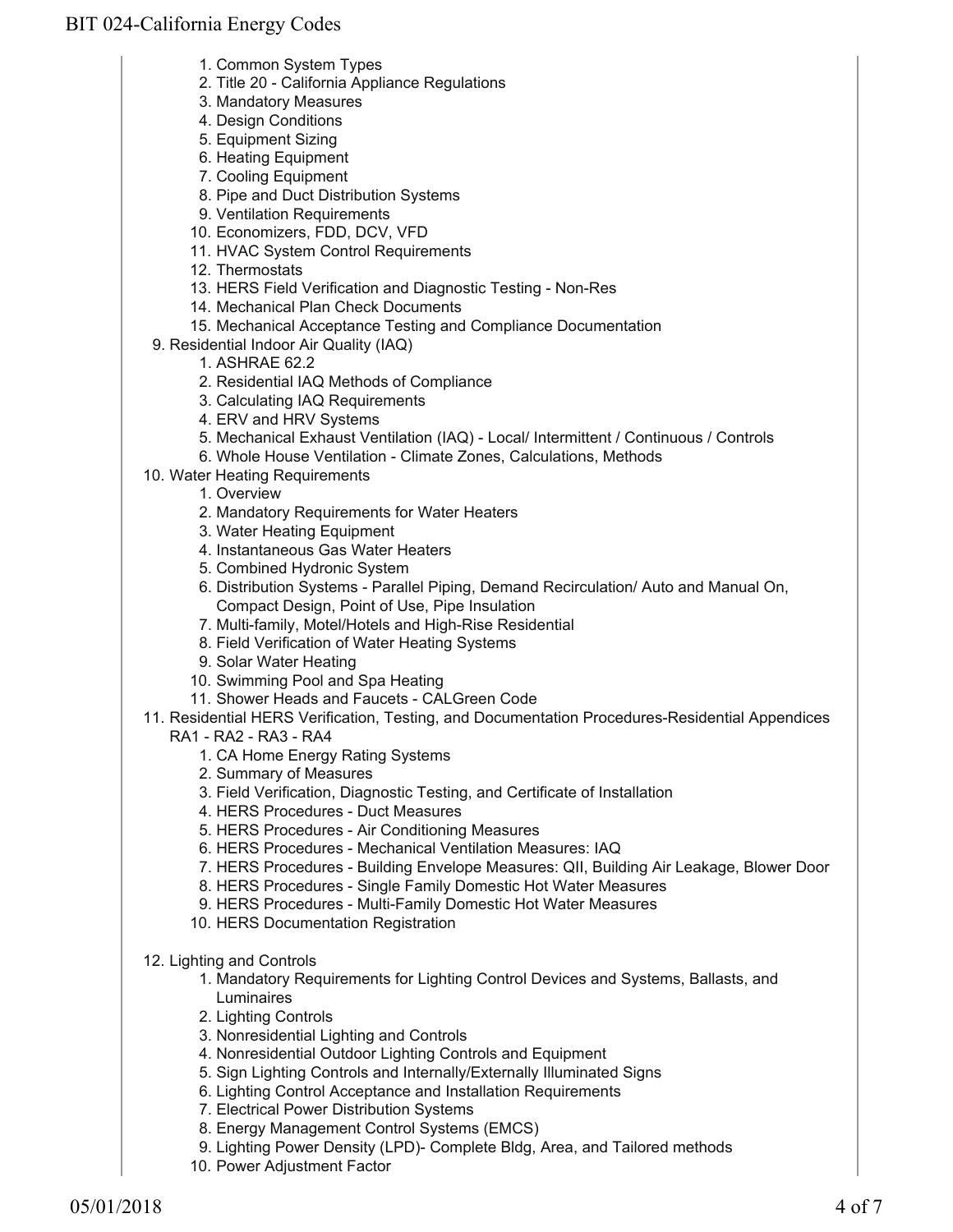- 11. Automatic Daylighting
- 12. Sidelighting Primary and Secondary
- 13. Lighting Acceptance Testing and Compliance Documentation
- 13. Solar Ready
	- 1. Overview
	- 2. Covered Occupancies
	- 3. Solar Zone Min. Area, Orientation, Shading
	- 4. Construction Documents
	- 5. NSHP
- 14. Additions and Alterations in Existing Low-rise Residential Buildings
	- 1. Prescriptive Approach
	- 2. Water Heating
	- 3. Fenestration
	- 4. Space Conditioning Systems
	- 5. Duct Systems Duct Sealing
	- 6. Roofs
	- 7. Lighting
	- 8. Performance Approach
- 15. Compliance Documents
	- 1. Residential Forms (Over 100 forms)
	- 2. Non-Residential Forms (Approx. 100 forms)
	- 3. Navigating Compliance Forms
	- 4. Understanding Compliance Forms
	- 5. Acceptance Requirements

Lab: *(if the "Lab Hours" is greater than zero this is required)*

#### 9. Course Student Learning Outcomes:

#### 1.

Explain the history of the Building Energy Efficiency regulation in California and related codes.

#### 2.

Identify the components of the Building Energy Efficiency Standards (Title 24, Section 6) and supporting documents.

#### 3.

Identify the requirements and methods of meeting energy code compliance, and building simulation requirements.

#### 4.

Examine the energy efficiency of a proposed design and construction of a building.

#### 10. Course Objectives: Upon completion of this course, students will be able to:

- a. Apply the codes in construction, regulation, and design
- b. Determine needed compliance documents for various project scenarios.
- c. Demonstrate skills for employment in private or public construction fields, or become inspector or plans examiners
- d. Collect pertinent data for compliance needs.
- e. Provide pertinent information for completion, submission, and registration of compliance documents.
- Methods of Instruction: *(Integration: Elements should validate parallel course outline elements)* 11.
	- a. Discussion
	- b. Distance Education
	- c. Individualized Study
	- d. Lecture
	- e. Participation
	- f. Technology-based instruction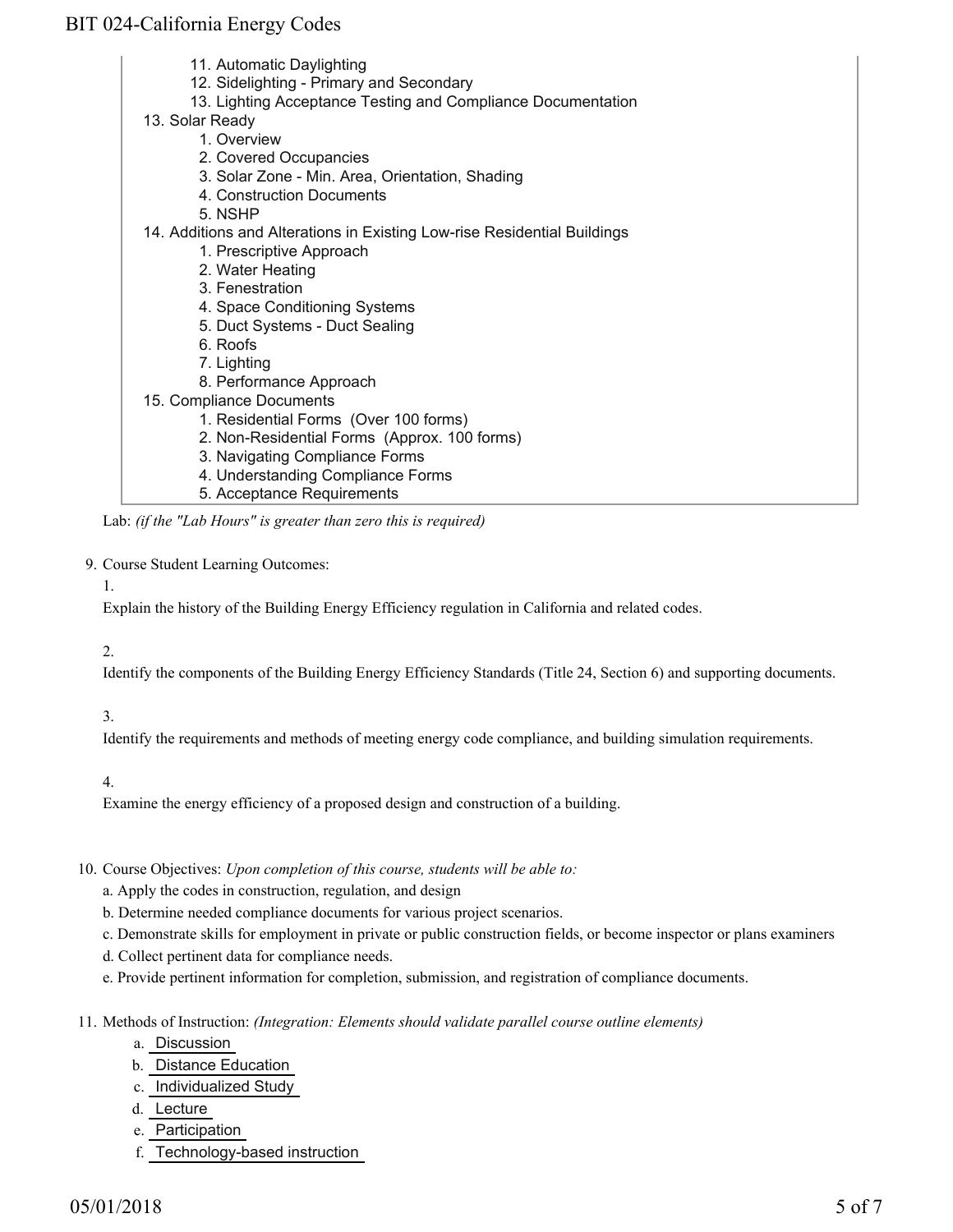12. Assignments: (List samples of specific activities/assignments students are expected to complete both in and outside of class.) In Class Hours: 54.00

Outside Class Hours: 108.00

- a. Out-of-class Assignments
	- 1. Reading assignments of codes and handouts.
	- 2. Visit construction sites.
	- 3. Review code sections presented in class.
- b. In-class Assignments
	- 1. Presentation of course subjects and materials.
	- 2. Review code sections.

### 13. Methods of Evaluating Student Progress: The student will demonstrate proficiency by:

- Reading reports
- Computational/problem solving evaluations
- True/false/multiple choice examinations
- Mid-term and final evaluations
- Student participation/contribution
- 14. Methods of Evaluating: Additional Assessment Information:
- 15. Need/Purpose/Rationale -- All courses must meet one or more CCC missions.
	- CSU GE Area A: Communication in the English Language and Critical Thinking

Demonstrate an understanding of ethical issues to make sound judgments and decisions.

- PO Career and Technical Education
	- Fulfill the requirements for an entry- level position in their field.

Apply critical thinking skills to execute daily duties in their area of employment.

Apply critical thinking skills to research, evaluate, analyze, and synthesize information.

Display the skills and aptitude necessary to pass certification exams in their field.

Exhibit effective written, oral communication and interpersonal skills.

IO - Scientific Inquiry

 Collect and analyze data. Skills of data collection include an understanding of the notion of hypothesis testing and specific methods of inquiry such as experimentation and systematic observation.

Analyze quantitative and qualitative information to make decisions, judgments, and pose questions.

IO - Critical Thinking and Communication

Apply principles of logic to problem solve and reason with a fair and open mind.

 Summarize, analyze, and interpret oral and written texts, with the ability to identify assumptions and differentiate fact from opinion.

16. Comparable Transfer Course

| <b>Campus</b> | <b>Course Number</b> | <b>Course Title</b> | <b>Catalog Year</b> |
|---------------|----------------------|---------------------|---------------------|
|               |                      |                     |                     |

- 17. Special Materials and/or Equipment Required of Students:
- Required Material? <sup>18.</sup> Materials Fees:

**Material or Item Cost Per Unit Total Cost** 

| <b>Cost Per Unit</b> |
|----------------------|
|----------------------|